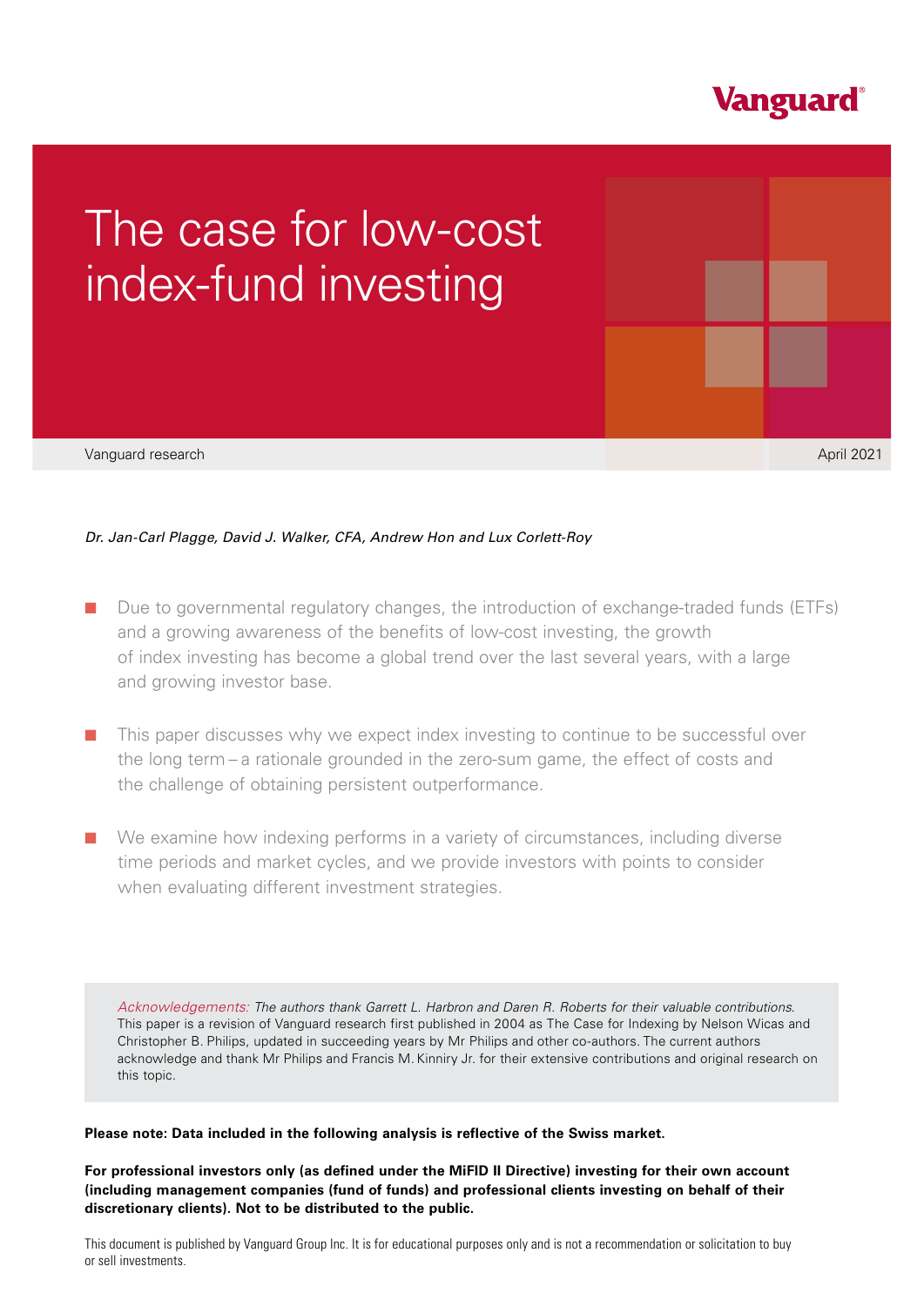Index investing<sup>1</sup> was first made broadly available to US investors with the launch of the first indexed mutual fund in 1976. Since then, low-cost index investing has proven to be a successful investment strategy over the long term, outperforming the majority of active managers across markets and asset styles (S&P Dow Jones Indices, 2015). In part because of this long-term outperformance, index investing has seen exponential growth among investors, particularly in the United States, and especially since the global financial crisis of 2007–2009. In recent years, governmental regulatory changes, the introduction of indexed ETFs and a growing awareness of the benefits of low-cost investing in multiple world markets have made index investing a global trend. This paper reviews the conceptual and theoretical underpinnings of index investing's ascendancy (along with supporting quantitative data) and discusses why we expect index investing to continue to be successful and to increase in popularity in the foreseeable future.

A market-capitalisation-weighted indexed investment strategy – via a mutual fund or an ETF, for example – seeks to track the returns of a market or market

segment with minimal expected deviations (and, by extension, no positive excess return) before costs, by assembling a portfolio that invests in the securities, or a sampling of the securities, that comprise the market. In contrast, actively managed funds seek to achieve a return or risk level that differs from that of a market-cap-weighted benchmark. Any strategy, in fact, that aims to differentiate itself from a market-cap-weighted benchmark (e.g., "alternative indexing", "smart beta" or "factor strategies") is, in our view, active management and should be evaluated based on the success of the differentiation2.

This paper presents the case for low-cost index-fund investing by reviewing the main drivers of its efficacy. These include the zero-sum game theory, the effect of costs and the difficulty of finding persistent outperformance among active managers. In addition, we review circumstances under which this case may appear less or more compelling than theory would suggest, and we provide suggestions for selecting an active manager for investors who still prefer active management or for whom no viable low-cost indexed option is available.

#### *Notes on risk and performance data:*

*Investments are subject to market risk, including the possible loss of the money you invest. Bond funds are subject to the risk that an issuer will fail to make payments on time, and that bond prices will decline because of rising interest rates or negative perceptions of an issuer's ability to make payments. Diversification does not ensure a profit or protect against a loss in a declining market. Performance data shown represents past performance, which is not a guarantee of future*  results. Note that hypothetical illustrations are not exact representations of any particular investment, as you cannot *invest directly in an index or fund-group average.*

<sup>1</sup> Throughout this paper, we use the term *index investing* to refer to a passive, broadly diversified, market-capitalisation-weighted strategy. Also for purposes of this discussion, we consider any strategy that is not market-cap-weighted to be an active strategy.

<sup>2</sup> See Pappas and Dickson (2015), for an introduction to factor strategies. Chow et al. (2011) explained how various alternatively weighted index strategies outperformed marketcap-weighted strategies largely on the basis of factors.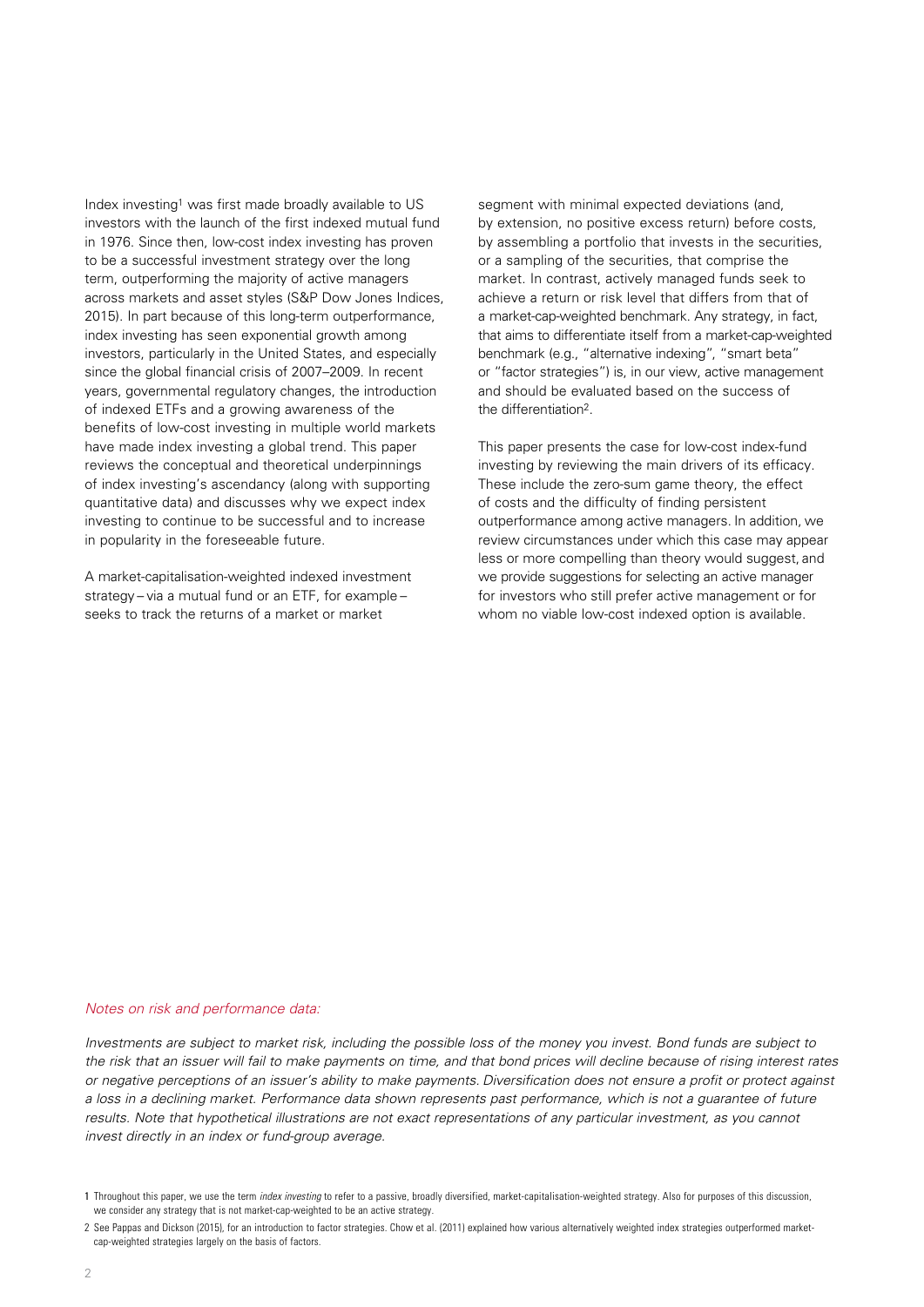#### Zero-sum game theory

The central concept underlying the case for index-fund investing is that of the zero-sum game. This theory states that, at any given time, the market consists of the cumulative holdings of all investors, and that the aggregate market return is equal to the asset-weighted return of all market participants. Since the market return represents the average return of all investors, for each position that outperforms the market, there must be a position that underperforms the market by the same amount, such that, in aggregate, the excess return of all invested assets equals zero3. Note that this concept does not depend on any degree of market efficiency; the zerosum game applies to markets thought to be less efficient (such as small-cap and emerging market equities) as readily as to those widely regarded as efficient (Waring and Siegel, 2005).

Figure 1 illustrates the concept of the zero-sum game. The returns of the holdings in a market form a bell curve, with a distribution of returns around the mean, which is the market return.

It may seem counterintuitive that the zero-sum game would apply in inefficient markets, because, by definition, an inefficient market will have more price and informational inefficiencies and, therefore, more opportunities for outperformance. Although this may be true to a certain extent, it is important to remember that for every profitable trade an investor makes, (an)other investor(s) must take the opposite side of that trade and incur an equal loss. This holds true regardless of whether the security in question is mispriced or not. For the same reason, the zero-sum game must apply regardless of market direction, including bear

Figure 1. Market participants' asset-weighted returns form a bell curve around market's return



Source: Vanguard.

markets, where active management is often thought to have an advantage. In a bear market, if a manager is selling out of an investment to position the portfolio more defensively, another or others must take the other side of that trade, and the zero-sum game still applies. The same logic applies in any other market, as well.

Some investors may still find active management appealing, as it seemingly would provide an even-odds chance of successfully outperforming. As we discuss in the next section, though, the costs of investing make outperforming the market significantly more difficult than the gross-return distribution would imply.

#### Effect of costs

The zero-sum game discussed here describes a theoretical cost-free market. In reality, however, investors are subject to costs to participate in the market. These costs include management fees, bid-ask spreads, administrative costs, commissions, market impact and, where applicable, taxes –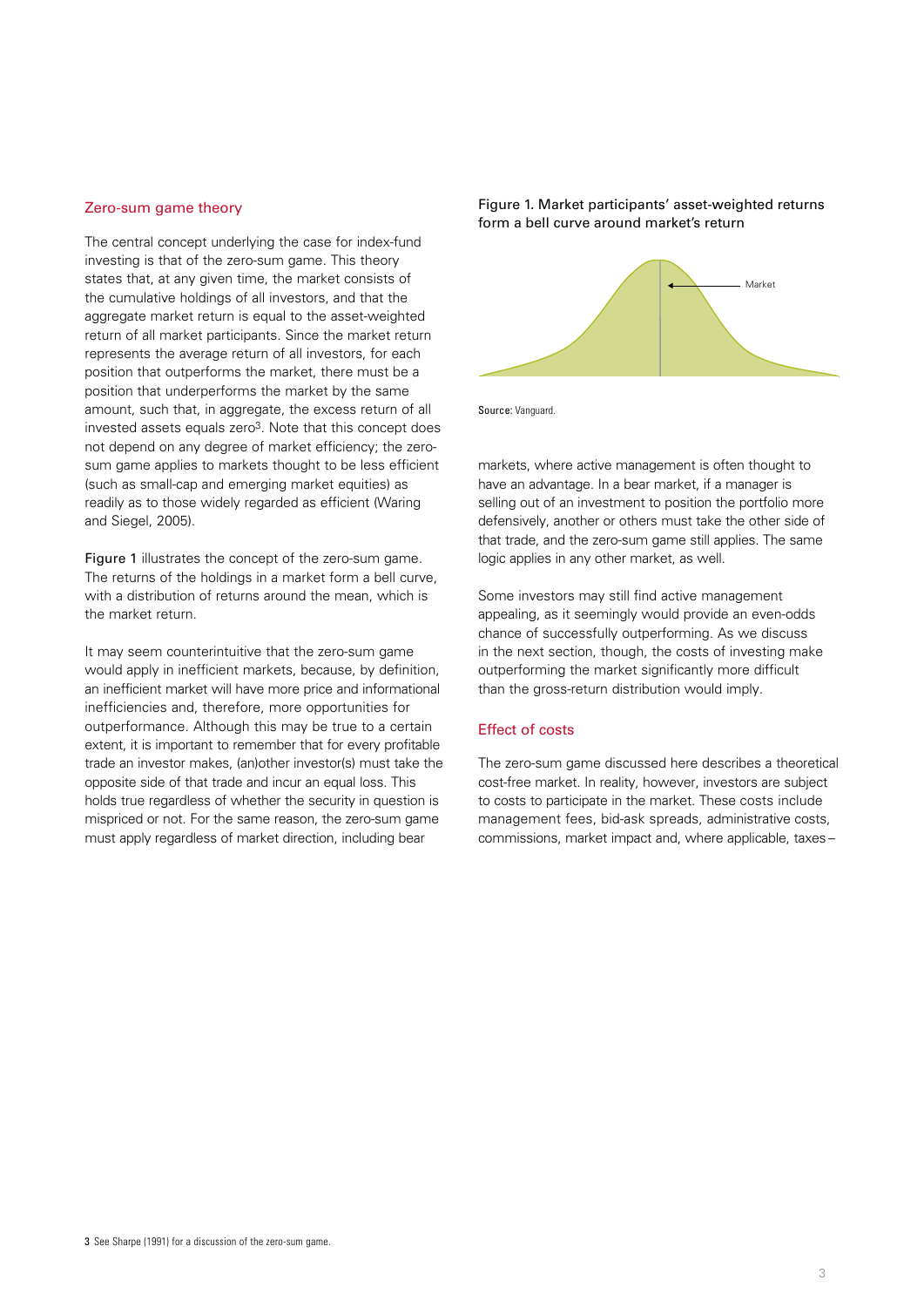all of which can be significant and reduce investors' net returns over time. The aggregate result of these costs shifts the return distribution to the left.

Figure 2 shows two different investments compared to the market. The first investment is an investment with low costs, represented by the red line. The second investment is a high-cost investment, represented by the green line. As the figure shows, although both investments move the return curve to the left – meaning fewer assets outperform – the high-cost investment moves the return curve much further to the left, making outperformance relative to both the market and the low-cost investment much less likely. In other words, after accounting for costs, the aggregate performance of investors is less than zero sum, and as costs increase, the performance deficit becomes larger.

This performance deficit also changes the risk-return calculus of those seeking to outperform the market. We previously noted that an investor may find active management attractive because it theoretically provides an even chance of outperforming the market. Once we account for costs, however, underperformance becomes more likely than outperformance. As costs increase, both the odds and magnitude of underperformance increase until significant underperformance becomes as likely as, or more likely than, even minor outperformance.

Figure 3 illustrates the zero-sum game on an after-cost basis by showing the distribution of excess returns of domestic equity funds (Figure 3a) and fixed income funds (Figure 3b), net of fees. Note that for both asset classes, a significant number of funds' returns lie to the left of the prospectus benchmark, which represents zero excess returns. Once merged and liquidated funds are considered, a clear majority of funds fail to outperform their benchmarks, meaning that negative excess returns tend to be more common than positive excess returns4. Thus, as predicted by the zero-sum game theory, outperformance tends to be less likely than underperformance, once costs are considered.

Figure 2. Market participant returns after adjusting for costs



Source: Vanguard.

This raises the question of how investors can reduce the chances of underperforming their benchmark. Considerable evidence supports the view that the odds of outperforming a majority of similar investors increase if investors simply seek the lowest possible cost for a given strategy. For example, Financial Research Corporation (2002) evaluated the predictive value of different fund metrics, including a fund's past performance, Morningstar rating, alpha and beta. In the study, a fund's expense ratio was the most reliable predictor of its future performance, with low-cost funds delivering above-average performance relative to the funds in their peer group in all of the periods examined. Likewise, Morningstar performed a similar analysis across its universe of funds and found that, regardless of fund type, low expense ratios were the best predictors of future relative outperformance (Kinnel, 2010).

This negative correlation between costs and excess return is not unique to active managers. Rowley and Kwon (2015) looked at several variables across index funds and ETFs, including expense ratio, turnover, tracking error, assets under management, weighting methodology and active share, and found that expense ratio was the most dominant variable in explaining an index fund's excess return.

4 Survivorship bias and the effect of merged and closed funds on performance are discussed in more detail later in this paper.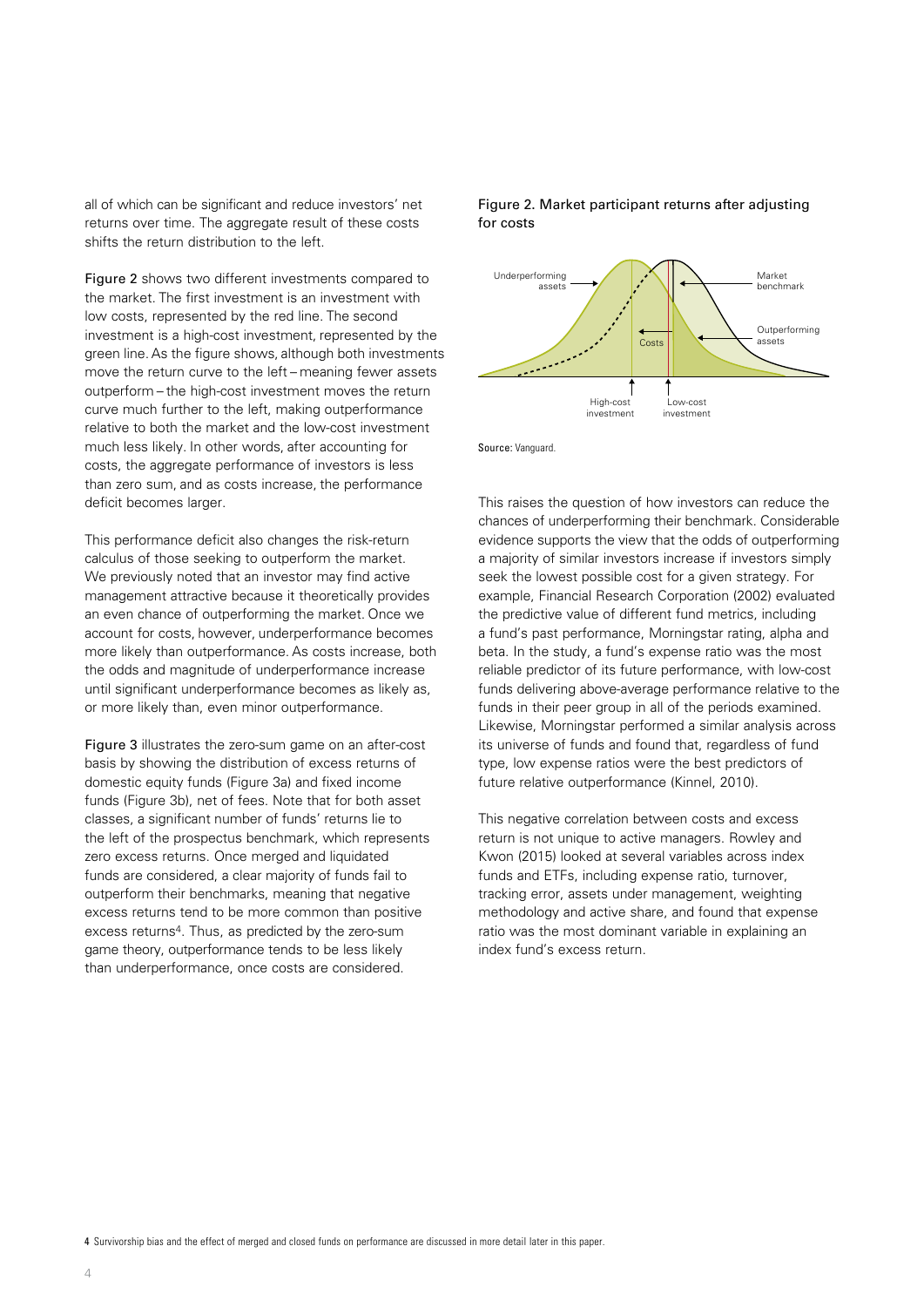

# Figure 3. Distribution of equity and fixed income funds' excess return

a. Distribution of equity funds' excess return

## b. Distribution of fixed income funds' excess return



#### **Past performance is no guarantee of future results.**

Notes: Charts *a.* and *b.* display distribution of funds' excess returns relative to their prospectus benchmarks for the 15 years to 31 December 2020. Performance is shown in Swiss francs, net of fees, gross of tax, with income reinvested. Fund universe includes funds available for sale and filtered according to the description above in Switzerland. Our survivor bias calculation treats all dead funds as underperformers. It is possible, of course, that some of those funds outperformed the relevant index before they died. If we splice fund category average returns onto the existing records of dead funds, we see a modest decline in the percentage of funds that trail the index. The differences from our existing calculations are not material.

Sources: Vanguard calculations, using data from Morningstar, Inc.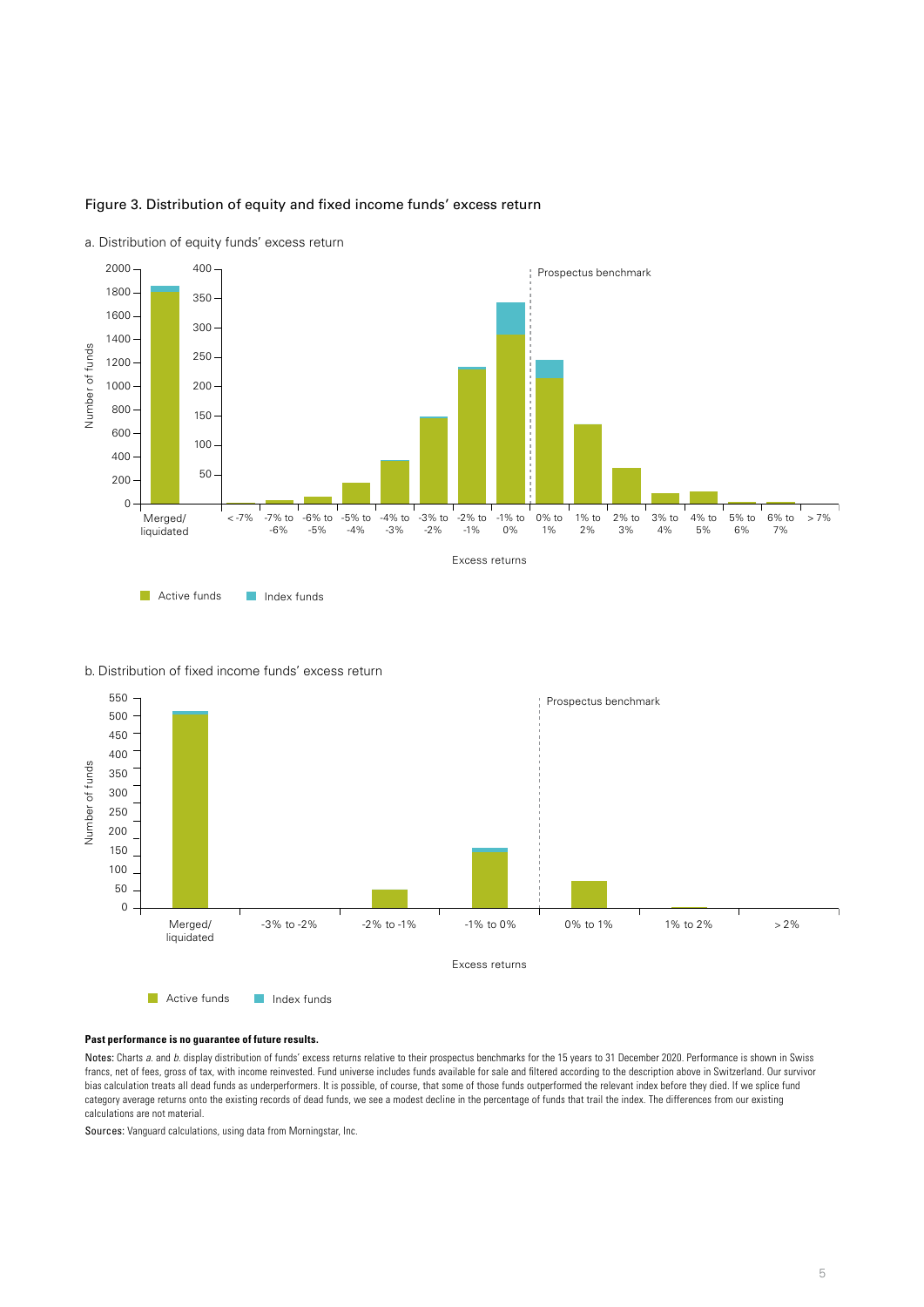To quantify the impact of costs on net returns, we charted managers' excess returns as a function of their expense ratios across various categories of funds over a ten-year period. Figure 4 shows that higher expense ratios are generally associated with lower excess returns. The red

line in each category in the figure represents the simple regression line and signifies the trend across all funds for each category. For investors, the clear implication is that by focusing on low-cost funds (both active and passive), the probability of outperforming higher-cost portfolios increases.





#### **Past performance is no guarantee of future results.**

Notes: All data as of 31 December 2020. Index funds are shown in blue. Each plotted point represents an equity or bond mutual fund or ETF available in Switzerland within the specific asset group. Fund universe is as defined in Figure 3. Each fund is plotted to represent the relationship of its expense ratio (x-axis) versus its ten-year annualised excess return relative to its stated benchmark (y-axis). The straight line represents the linear regression, or the best-fit trend line – that is, the general relationship of expenses to returns within each asset group. The scales are standardised to show the slopes' relationship to each other, with expenses ranging from 0% to 4% and returns ranging from -10% to 10%. Some funds' expense ratios and returns may go beyond the scales and are not shown. NAV-based performance; returns calculated in CHF, net of fees.

Sources: Vanguard calculations, based on data from Morningstar, Inc.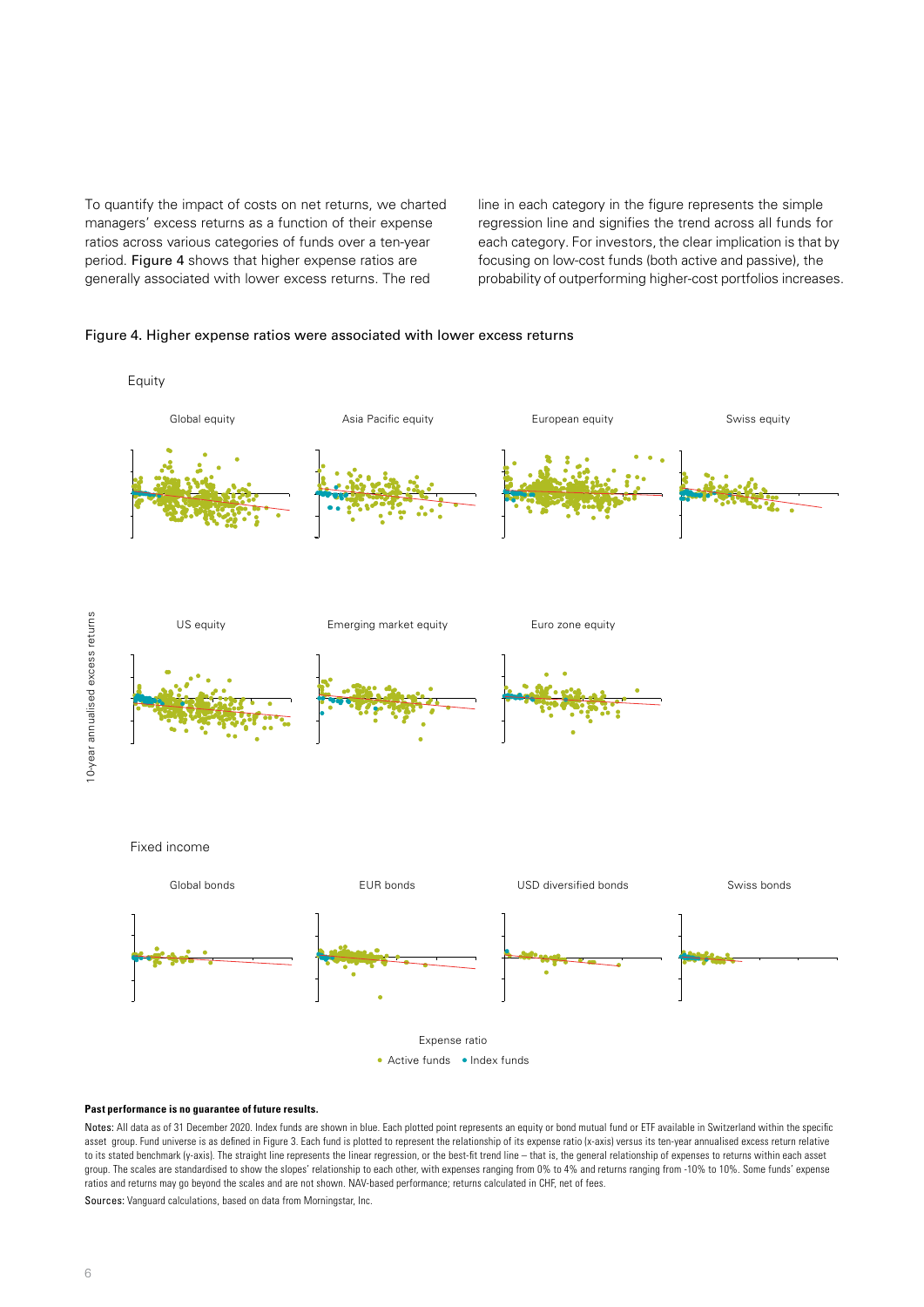Costs play a crucial role in investor success. Whether invested in an actively managed fund or an index fund, each basis point an investor pays in costs is a basis point less an investor receives in returns. Since excess returns are a zero-sum game, as cost drag increases, the likelihood that the manager will be able to overcome this drag diminishes. As such, most investors' best chance at maximising net returns over the long term lies in minimising these costs. In most markets, lowcost index funds have a significant cost advantage over actively managed funds. Therefore, we believe that most investors are best served by investing in low-cost index funds.

## Persistent outperformance is scarce

For those investors pursuing an actively managed strategy, the critical question becomes: Which fund will outperform? Most investors approach this question by selecting a winner from the past. Investors cannot profit from a manager's past success, however, so it is important to ask: Does a winning manager's past performance persist into the future? Academics have long studied whether past performance can accurately predict future performance. About 50 years ago, Sharpe (1966) and Jensen (1968) found limited to no persistence. Three decades later, Carhart (1997) reported no evidence of persistence in fund outperformance after adjusting for both the well-known Fama-French (1993) three-factor model as well as momentum. More recently, Fama and French (2010) reported results of a separate 22-year study suggesting that it is extremely

difficult for an actively managed investment fund to outperform its benchmark regularly.

To test if active managers' performance has persisted, we looked at two separate, sequential, non-overlapping five-year periods. First, we ranked the funds by performance quintile in the first five-year period, with the top 20% of funds going into the first quintile, the second 20% into the second quintile, and so on. Second, we sorted those funds by performance quintile according to their performance in the second five-year period. To the second five-year period, however, we added a sixth category: funds that were either liquidated or merged during that period. We then compared the results. If managers were able to provide consistently high performance, we would expect to see the majority of first-quintile funds remaining in the first quintile. Figure 5 however, shows that a majority of managers failed to remain in the first quintile5.

It is interesting to note that, once we accounted for closed and merged funds, persistence was actually stronger among the underperforming managers than those that outperformed. These findings were consistent across all asset classes and all markets we studied globally. From this, we concluded that consistent outperformance is very difficult to achieve. This is not to say that there are not periods when active management outperforms, or that no active managers do so regularly. Only that, on average and over time, active managers as a group fail to outperform; and even though some individual managers may be able to generate consistent outperformance, those active managers are extremely rare.

## Figure 5. Actively managed domestic funds failed to show persistent outperformance

|                                                                    |                    | Subsequent 5-year excess return rank, to December 2020 |                                 |                     |                     |                        |                           |
|--------------------------------------------------------------------|--------------------|--------------------------------------------------------|---------------------------------|---------------------|---------------------|------------------------|---------------------------|
| Initial excess return<br>quintile, 5 years ending<br>December 2015 | Number<br>of funds | Highest<br>quintile (%)                                | 2 <sub>nd</sub><br>quintile (%) | 3rd<br>quintile (%) | 4th<br>quintile (%) | Lowest<br>quintile (%) | Merged/<br>liquidated (%) |
| 1st                                                                | 601                | 29.3                                                   | 16.8                            | 17.5                | 14.1                | 9.5                    | 12.8                      |
| 2nd                                                                | 608                | 17.6                                                   | 18.6                            | 16.4                | 16.1                | 12.7                   | 18.6                      |
| 3rd                                                                | 604                | 10.1                                                   | 20.0                            | 17.4                | 14.7                | 15.1                   | 22.7                      |
| 4th                                                                | 604                | 12.1                                                   | 12.3                            | 16.1                | 15.1                | 17.1                   | 27.5                      |
| 5th                                                                | 604                | 7.8                                                    | 9.8                             | 9.6                 | 17.1                | 22.8                   | 32.9                      |

#### **Past performance is no guarantee of future results.**

Notes: The "excess return ranking" columns rank all active equity funds based on their excess returns relative to their stated benchmarks during the five-year period ending 31 December 2015. The remaining, shaded columns show how funds in each quintile performed over the subsequent five years to 2020. Fund universe and categories are as defined in Figure 3. NAV-based performance; returns calculated in CHF, net of fees.

Source: Vanguard and Morningstar, Inc.

<sup>5</sup> We define consistently high performance persistence as maintaining top quintile excess return performance. It should, however, be noted that a manager may fall below the top quintile when measured against peers, but still generate positive outperformance versus a benchmark. Of course, it could also be the case that a manager remains in the top quintile but does not generate outperformance versus a benchmark.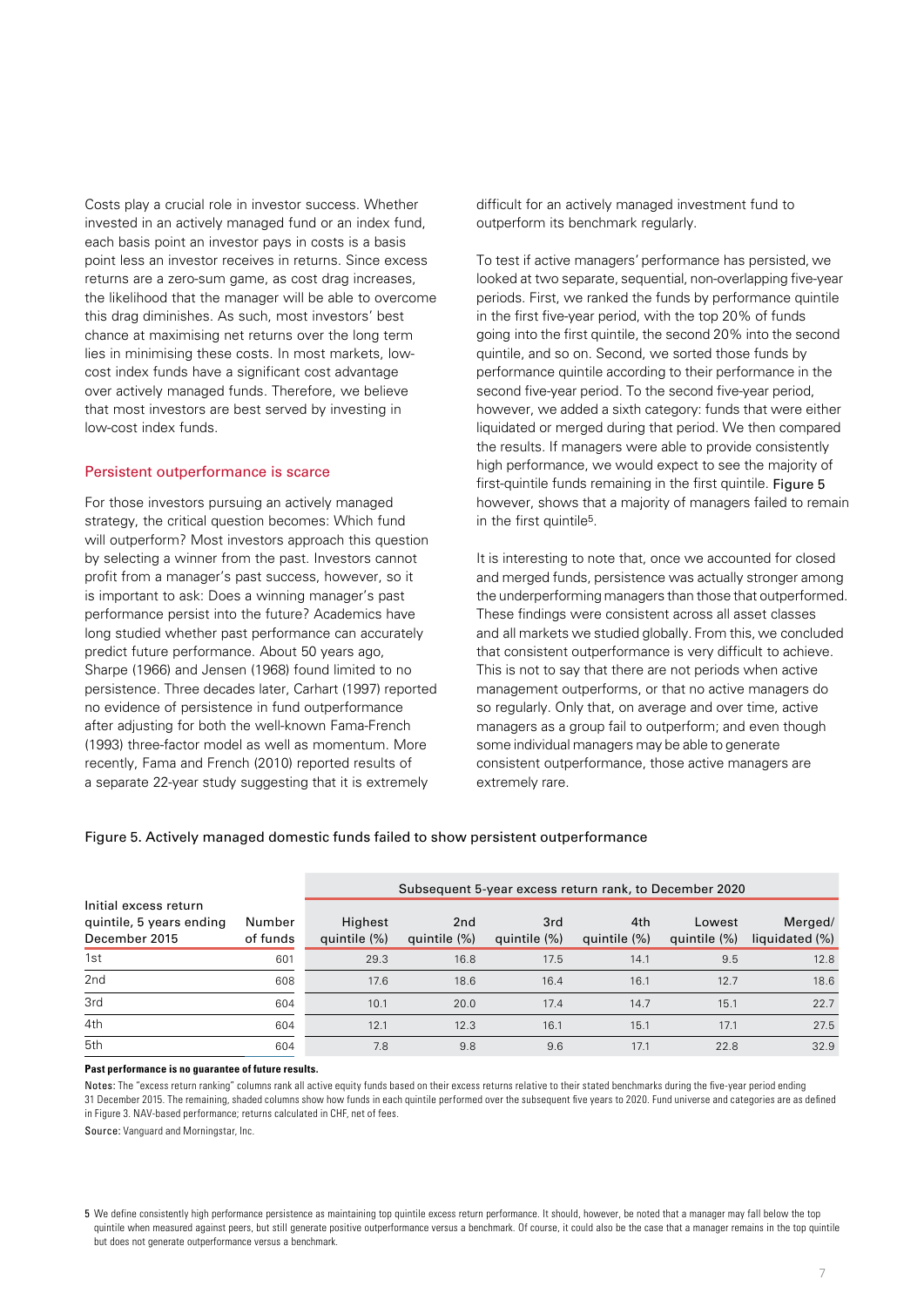## When the case for low-cost index fund investing can seem less or more compelling

For the reasons already discussed, we expect the case for low-cost index fund investing to hold over the long term. Like any investment strategy, however, the realworld application of index investing can be more complex than the theory would suggest. This is especially true when attempting to measure indexing's track record versus that of active management. Various circumstances, which we discuss below, can result in data that at times show active management outperforming indexing while, at other times, show indexing outperforming active management by more than would be expected. As a result, the case for low-cost index fund investing can appear either less or more compelling than the theory would indicate. The following subsections address some of these circumstances.

# Merged and liquidated funds have tended to be underperformers

To test the assumption that closed funds underperformed, we evaluated the performance of all domestic funds identified by Morningstar as either being liquidated or

## Survivorship bias can skew results

Survivorship bias is introduced when funds are merged into other funds or liquidated, and so are not represented throughout the full time period examined. Because such funds tend to be underperformers (see the accompanying box titled "Merged and liquidated funds have tended to be underperformers" and Figure 6 below), this skews the average results upward for the surviving funds, causing them to appear to perform better relative to a benchmark5.

However, the average experience of investors – some of whom invested in the underperforming fund before it was liquidated or merged – may be much different. Figure 7 shows the impact of survivorship bias on the apparent relative performance of actively managed funds versus both their prospectus and style benchmarks.

merged into another fund. Figure 6 shows that funds tend to trail their benchmark before being closed. We found the assumption that merged and liquidated funds underperformed to be reasonable.



#### Figure 6. Dead funds showed underperformance versus style benchmark prior to closing date

Notes: Chart displays cumulative annualised performance of funds that were merged or liquidated within this study's sample, relative to the representative benchmark for each Morningstar style category. We measured performance starting from 1 January 2006, to the fund's month-end before the fund was merged or liquidated. Figure displays the middle-50% distribution of these funds' returns before their closure. See appendix, page 15, for benchmarks used for each Morningstar style category. Fund universe is as dened in Figure 3. NAV-based performance; returns calculated in CHF, net of fees.

Sources: Vanguard calculations, based on data from Morningstar, Inc., MSCI and Bloomberg.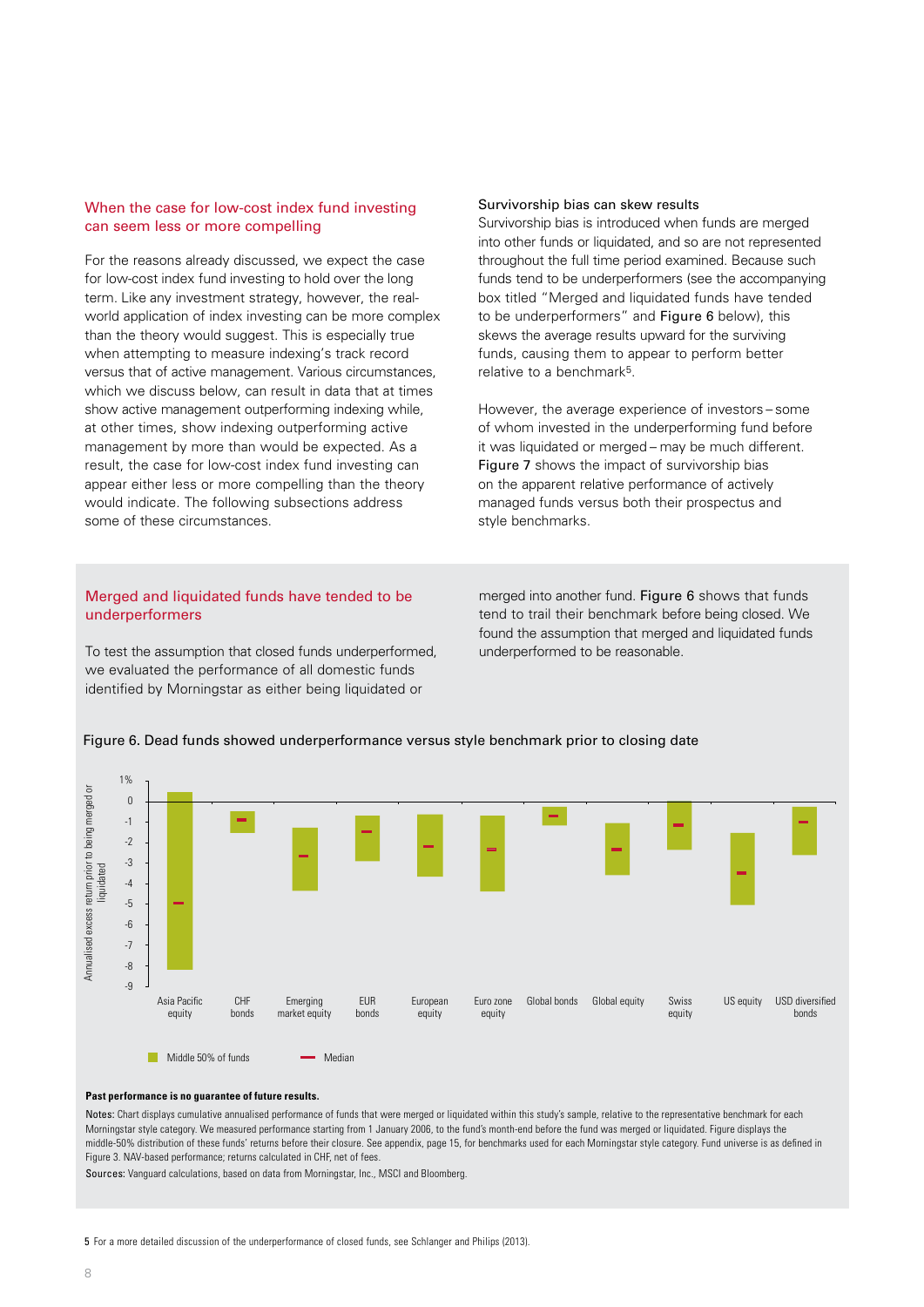

#### a. Versus fund prospectus



#### b. Versus representative style benchmark

















1-year evaluation

0

20 40

60 80 100%

0

20

Percentage<br>underperforming

Swiss equity

Swiss equity

European equity Euro zone equity

Euro zone equity

European equity

Surviving funds **Surviving + "dead"** funds

US equity

1.85 0.64 2.52 -0.10 -0.89 2.53 0.86 0.22 0.07 0.56

 $-0.42$   $-0.64$   $-0.25$   $-1.22$   $-1.63$   $-0.21$   $-0.14$   $-0.08$   $-0.20$   $-0.10$ 

Emerging market equity

Emerging market equity

Asia Pacific equity

Asia Pacific equity

Global bonds

Global bonds

EUR bonds

EUR bonds

USD diversified bonds

**JSD** diversified bonds

x.xx Median surviving fund excess return (%)

#### **Past performance is no guarantee of future results.**

Notes: Data reflect periods ended 31 December 2020. Fund classifications provided by Morningstar. Prospectus benchmarks reflect those identified in each fund's prospectus; see Appendix for style benchmarks. "Dead" funds are those that were merged or liquidated during the period. Fund universe includes funds available for sale in Switzerland, filtered according to the description above. Fund performance is shown in Swiss franc terms, net of fees, gross of withholding tax, with income reinvested, based on closing NAV prices. Sources: Vanguard calculations, based on data from Morningstar, Inc., MSCI and Bloomberg.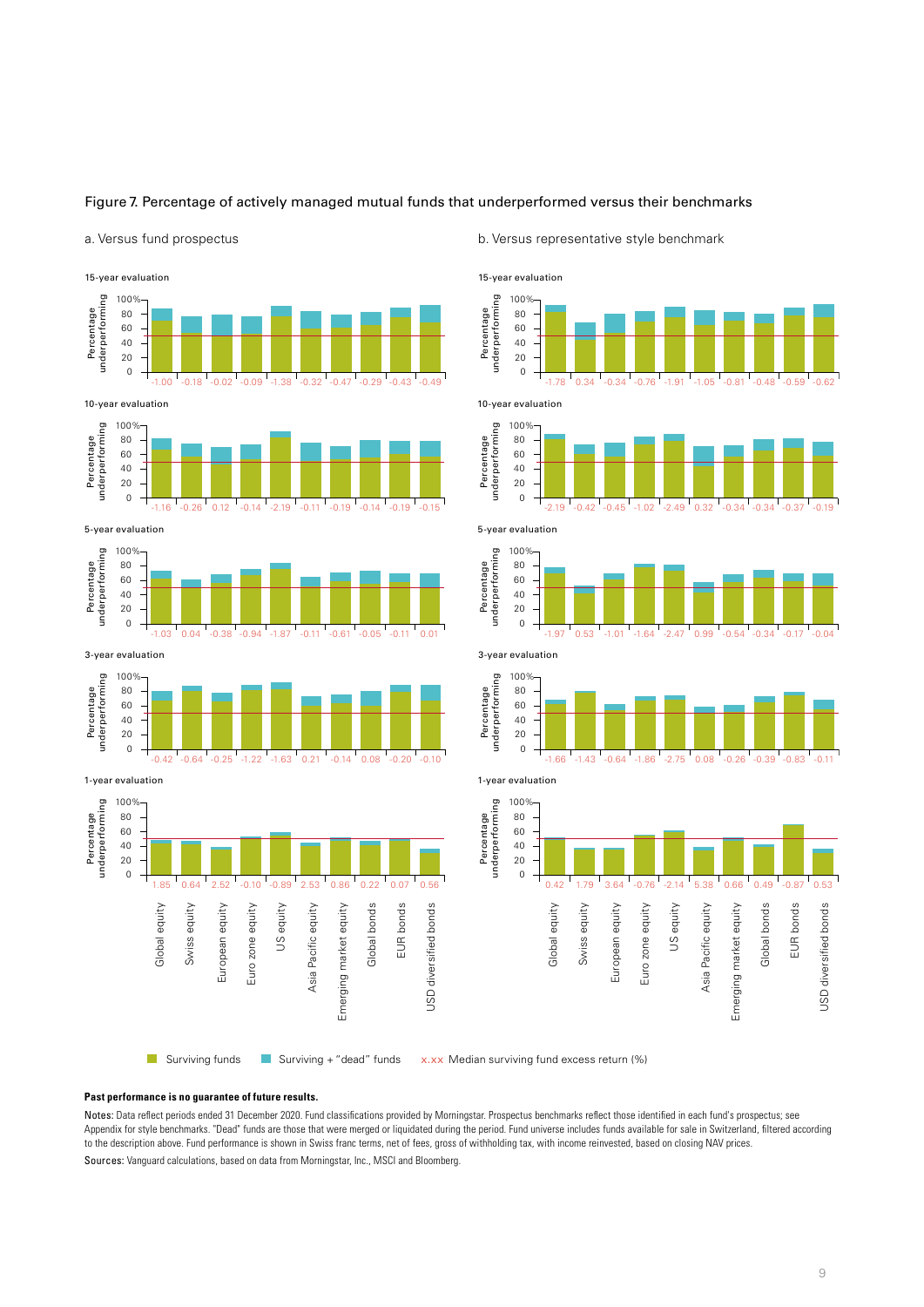In either case, we find that the share of active funds that underperformed tends to became more pronounced as the time period lengthened and survivorship bias was accounted for. Thus, it is critical to adjust for survivorship bias when comparing the performance of active funds to their benchmarks, especially over longer time periods7.

## Mutual funds are not the entire market

Another factor that can complicate the analysis of realworld results is that mutual funds, which are used as a proxy for the market in most studies (including this one), do not represent the entire market and therefore do not capture the entire zero-sum game. Mutual funds are typically used in financial market research because their data tend to be readily available and because, in many markets, mutual fund assets represent a reasonable sampling of the overall market. It is important to note, however, that mutual funds are merely a market *sampling*. In cases where mutual funds constitute a relatively smaller portion of the market being examined, the sample size studied will be that much smaller, and the results more likely to be skewed. Depending on the direction of the skew, this could lead to either a less favourable or a more favourable result for active managers overall.

# Portfolio exposures can make relative performance more difficult to measure

Differences in portfolio exposures versus a benchmark or broader market can also make relative performance difficult to measure. Benchmarks are selected by fund managers on an ex ante basis, and do not always reflect the style in which the portfolio is actually managed. For example, during a period in which small- and mid-cap equities are outperforming, a large-cap manager may hold some of these stocks in the portfolio to increase returns (Thatcher, 2009). Similarly, managers may maintain an over/underexposure to certain factors (e.g., size, style, etc.) for the same reason. These portfolio tilts can cause the portfolio to either outperform or underperform when

measured against the fund's stated benchmark or the broad market, depending on whether the manager's tilts are in or out of favour during the period being examined. Over a full market or factor cycle, however, we would expect the performance effects of these tilts to cancel out and the zero-sum game to be restored.

# Short time periods can understate the advantage of low-cost indexing

Time is an important factor in investing. Transient forces such as market cycles and simple luck can more significantly affect a fund's returns over shorter time periods. These short-term effects can mask the relative benefits of low-cost index funds versus active funds in two main respects: the performance advantage conferred on index funds over the longer term by their generally lower costs; and the lack of persistent outperformance among actively managed funds.

A short reporting period reduces low-cost index funds' performance advantage because the impact of their lower costs compounds over time. For example, a 50-basis-point difference in fees between a low-cost and a higher-cost fund may not greatly affect the funds' performance over the course of a single year; however, that same fee differential compounded over longer time periods can make a significant difference in the two funds' overall performance.

Time also has a significant impact on the application of the zero-sum game. In any given year, the zero-sum game states that there will be some population of funds that outperforms the market. As the time period examined becomes longer, however, the effects of luck and market cyclicality tend to cancel out, reducing the number of funds that outperform. Market cyclicality is an important factor in the lack of persistent outperformance as investment styles and market sectors go in and out of favour, as noted earlier.

<sup>7</sup> Another way to evaluate the relative success of investors is to view performance results in terms of asset-weighted performance. Please see Appendix for a discussion of assetweighted performance.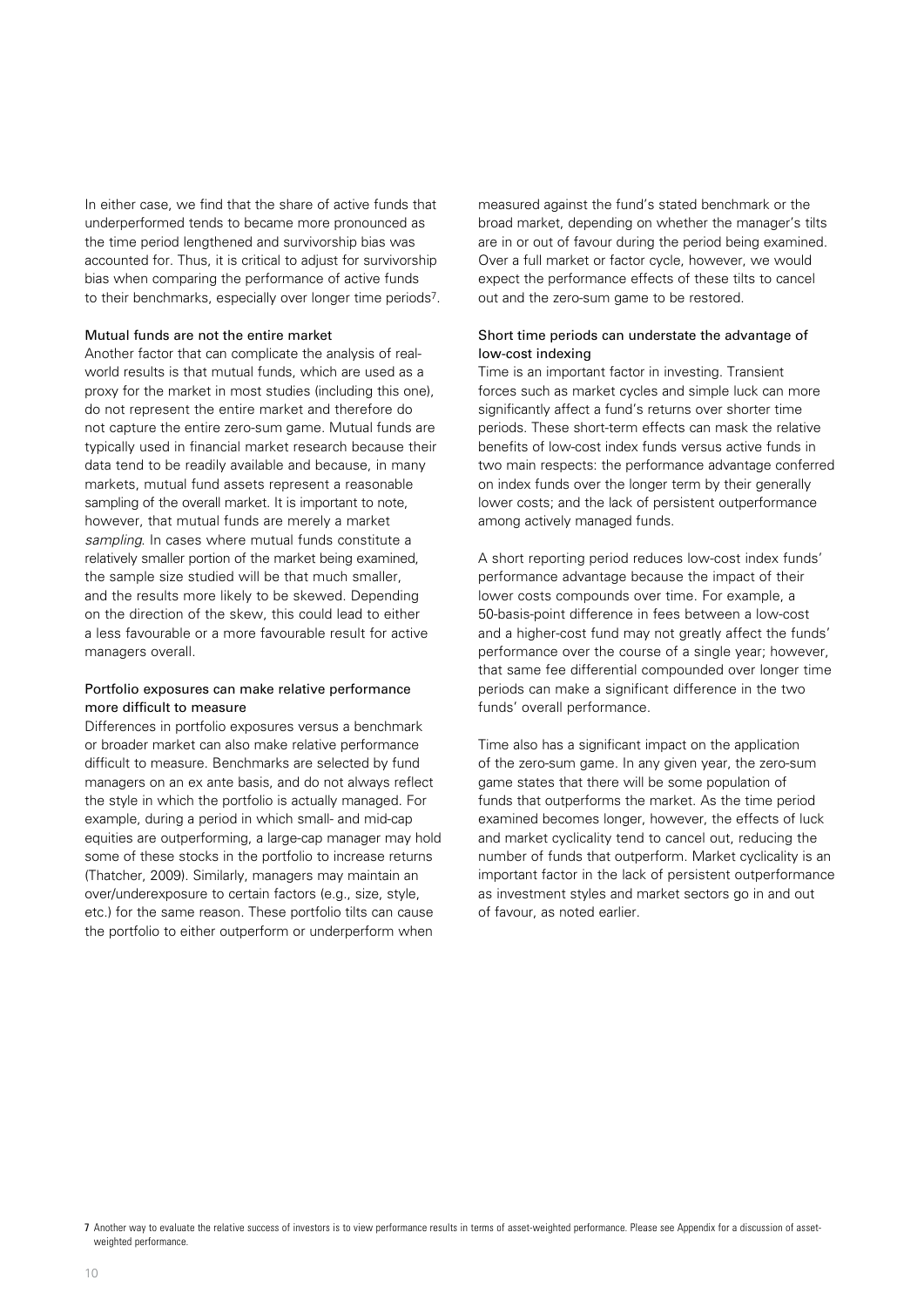This concept is illustrated in Figure 8, which compares the performance of domestic funds over rolling one- and ten-year periods to that of their benchmarks. As the figure shows, active funds were much less likely to outperform over longer periods compared with shorter periods; this

was especially true when merged and liquidated funds were included in the analysis. Thus, as the time period examined became longer, the population of funds that consistently outperformed tended to shrink, ultimately becoming very small.

# Figure 8. Percentage of active equity funds available in Switzerland underperforming over rolling periods versus prospectus benchmarks



#### **Past performance is no guarantee of future results.**

Notes: Performance is calculated relative to funds' prospectus benchmarks. "Dead" funds are those that were merged or liquidated during the period. Fund universe and categories are as defined in Figure 3. NAV-based performance; returns calculated in CHF, net of fees.

Sources: Vanguard calculations, based on data from Morningstar, Inc.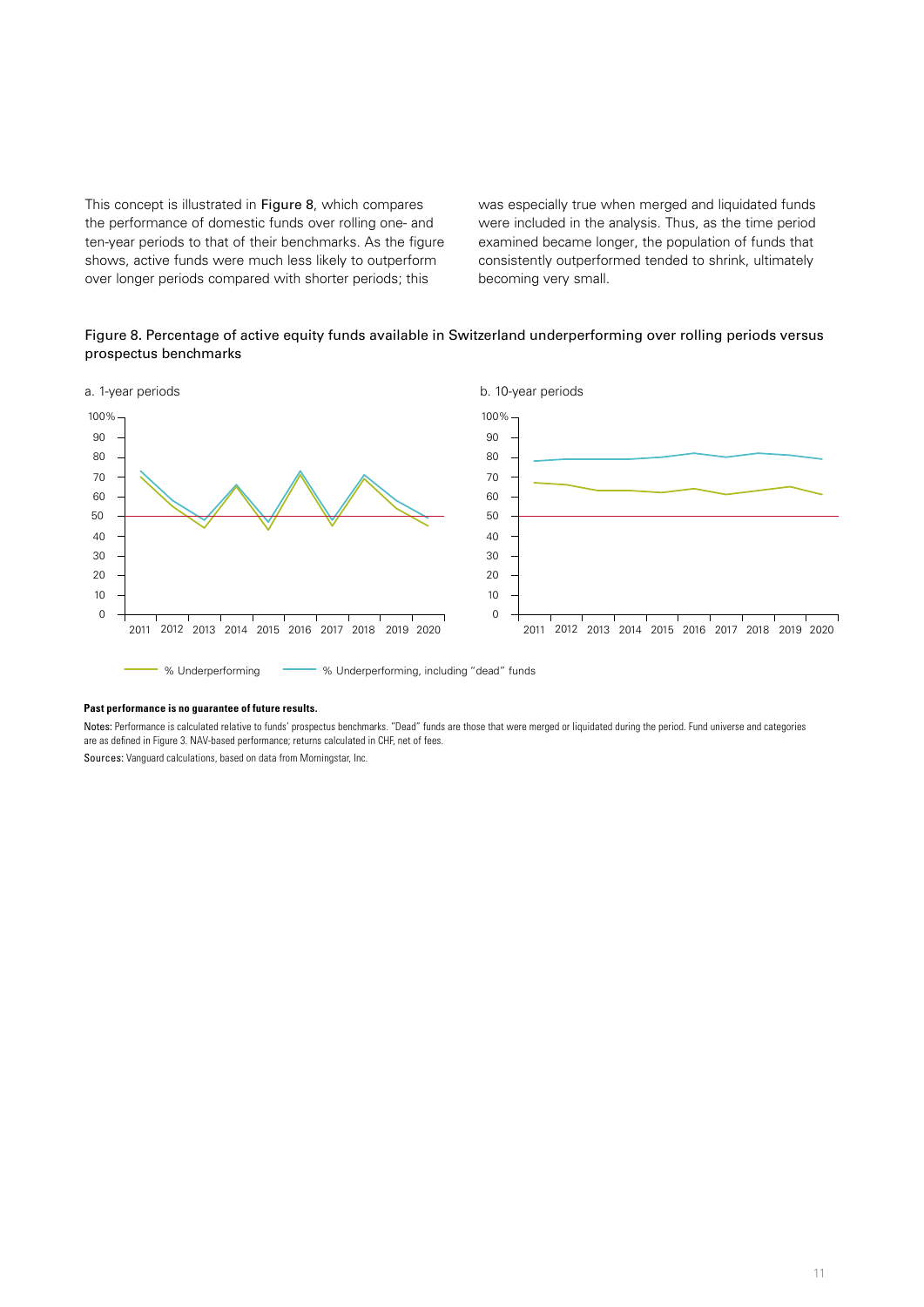#### Low-cost indexing – a simple solution

One of the simplest ways for investors to gain market exposure with minimal costs is through a low-cost index fund or ETF. Index funds seek to provide exposure to a broad market or a segment of the market through varying degrees of index replication ranging from full replication (in which every security in the index is held) to synthetic replication (in which index exposure is obtained through the use of derivatives). Regardless of the replication method used, all index funds seek to track the target market as closely as possible and, by extension, to provide market returns to investors. This is an important point and is why index funds, in general, are able to offer investors market exposure at minimal cost. Index funds do not attempt to outperform their market, as many active managers do. As such, index funds do not require the significant investment of resources necessary to find and capitalise on opportunities for outperformance (such as research, increased trading costs, etc.) and therefore do not need to pass those costs on to their investors.

By avoiding these costs, index funds are generally able to offer broad market exposure, with market returns at very low cost relative to the cost of most actively managed funds. Furthermore, because index funds do not seek to outperform the market, they also do not face the challenges of either persistent outperformance or beating the zero-sum game. In short, by accepting market returns while keeping costs low, low-cost index funds lower the hurdles that make successful active management so difficult over the long term.

Although we believe that low-cost index funds offer most investors their best chance at maximising fund returns over the long run, we acknowledge that some investors want or need to pursue an active strategy. For example, investors in some markets may have few lowcost, domestic index funds available to them. For those investors, or any investor choosing an active strategy, low-cost, broadly diversified actively managed funds can serve as a viable alternative to index funds, and in some cases may prove superior to higher-cost index funds; keep in mind that the performance advantage conferred by low-cost funds is quickly eroded as costs increase.

## **Conclusion**

Since its inception, low-cost index investing has proven to be a successful investment strategy over the long term, and has become increasingly popular with investors globally. This paper has reviewed the conceptual and theoretical underpinnings of index investing and has discussed why we expect the strategy to continue to be successful, and to continue to gain in popularity, in the foreseeable future.

The zero-sum game, combined with the drag of costs on performance and the lack of persistent outperformance, creates a high hurdle for active managers in their attempts to outperform the market. This hurdle grows over time and can become insurmountable for the vast majority of active managers. However, as we have discussed, circumstances exist that may make the case for low-cost indexing seem less or more compelling in various situations.

This is not to say that a red line necessarily exists between actively managed funds and index funds. For investors who wish to use active management, either because of a desire to outperform or because of a lack of low-cost index funds in their market, many of the benefits of low-cost indexing can be achieved by selecting low-cost, broadly diversified active managers. However, the difficult task of finding a manager who consistently outperforms, combined with the uncertainty that active management can introduce into the portfolio, means that, for most investors, we believe the best chance of successfully investing over the long term lies in low-cost, broadly diversified index funds.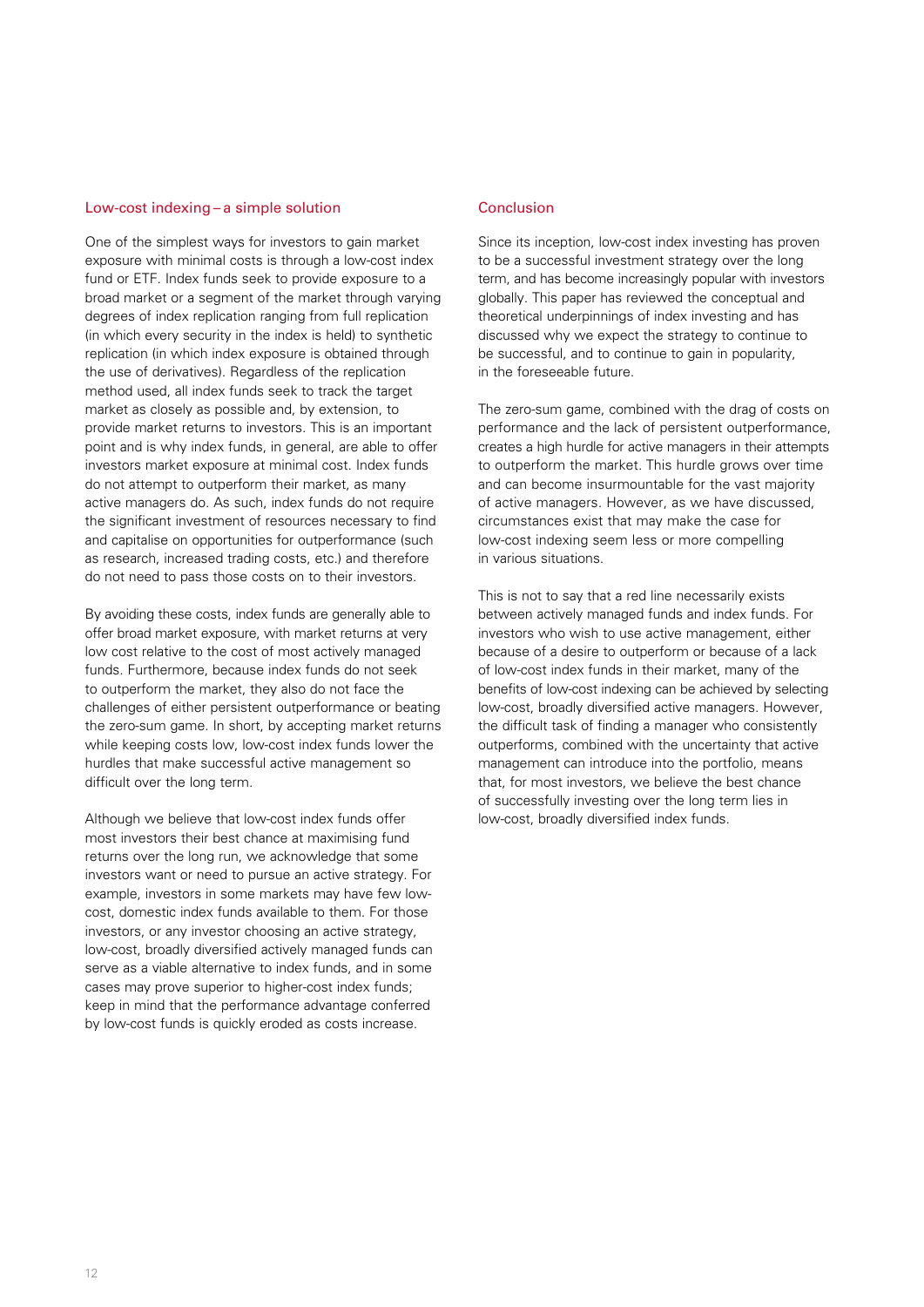## References

Carhart, Mark M., 1997. On Persistence in Mutual Fund Performance. *Journal of Finance* 52(1): 57–82.

Chow, Tzee-man, Jason Hsu, Vitali Kalesnik, and Bryce Little, 2011. A Survey of Alternative Equity Index Strategies. *Financial Analysts Journal* 67 (5, Sept./Oct.): 37–57.

Fama, Eugene F., and Kenneth R. French, 1993. Common Risk Factors in the Returns on Stocks and Bonds. *Journal of Financial Economics* 33(1): 3–56.

Fama, Eugene F., and Kenneth R. French, 2010. Luck Versus Skill in the Cross-Section of Mutual Fund Returns. *Journal of Finance* 65(5): 1915–47.

Financial Research Corporation, 2002. *Predicting Mutual Fund Performance II: After the Bear.* Boston: Financial Research Corporation.

Jensen, Michael C., 1968. The Performance of Mutual Funds in the Period 1945–1964. Papers and Proceedings of the Twenty-Sixth Annual Meeting of the American Finance Association. Washington, D.C., December 28–30, 1967. Also in *Journal of Finance* 23(2): 389–416.

Kinnel, Russel, 2010. How Expense Ratios and Star Ratings Predict Success (Aug. 9); available at http://news. morningstar.com/articlenet/article.aspx?id=347327.

Pappas, Scott N., and Joel M. Dickson, 2015. *Factor-Based Investing.* Valley Forge, Pa.: The Vanguard Group.

Rowley Jr., James J., and David T. Kwon, 2015. The Ins and Outs of Index Tracking. *Journal of Portfolio Management* 41(3): 35–45.

S&P Dow Jones Indices, 2015. SPIVA U.S. Scorecard (Mid-Year 2015); available at spiva-us-midyear-2015.pdf.

Schlanger, Todd, and Christopher B. Philips, 2013. *The Mutual Fund Graveyard: An Analysis of Closed Funds.*  Valley Forge, Pa.: The Vanguard Group.

Sharpe, William F., 1966. Mutual Fund Performance. *Journal of Business* 39 (1, Part 2: Supplement on Security Prices): 119–38.

Sharpe, William F., 1991. The Arithmetic of Active Management. *Financial Analysts Journal* 47(1): 7–9.

Thatcher, William R., 2009. When Indexing Works and When It Doesn't in U.S. Equities: The Purity Hypothesis. *Journal of Investing* 18(3): 8–11.

Waring, M. Barton, and Laurence B. Siegel, 2005. Debunking Some Myths of Active Management. *Journal of Investing* (Summer): 20–28.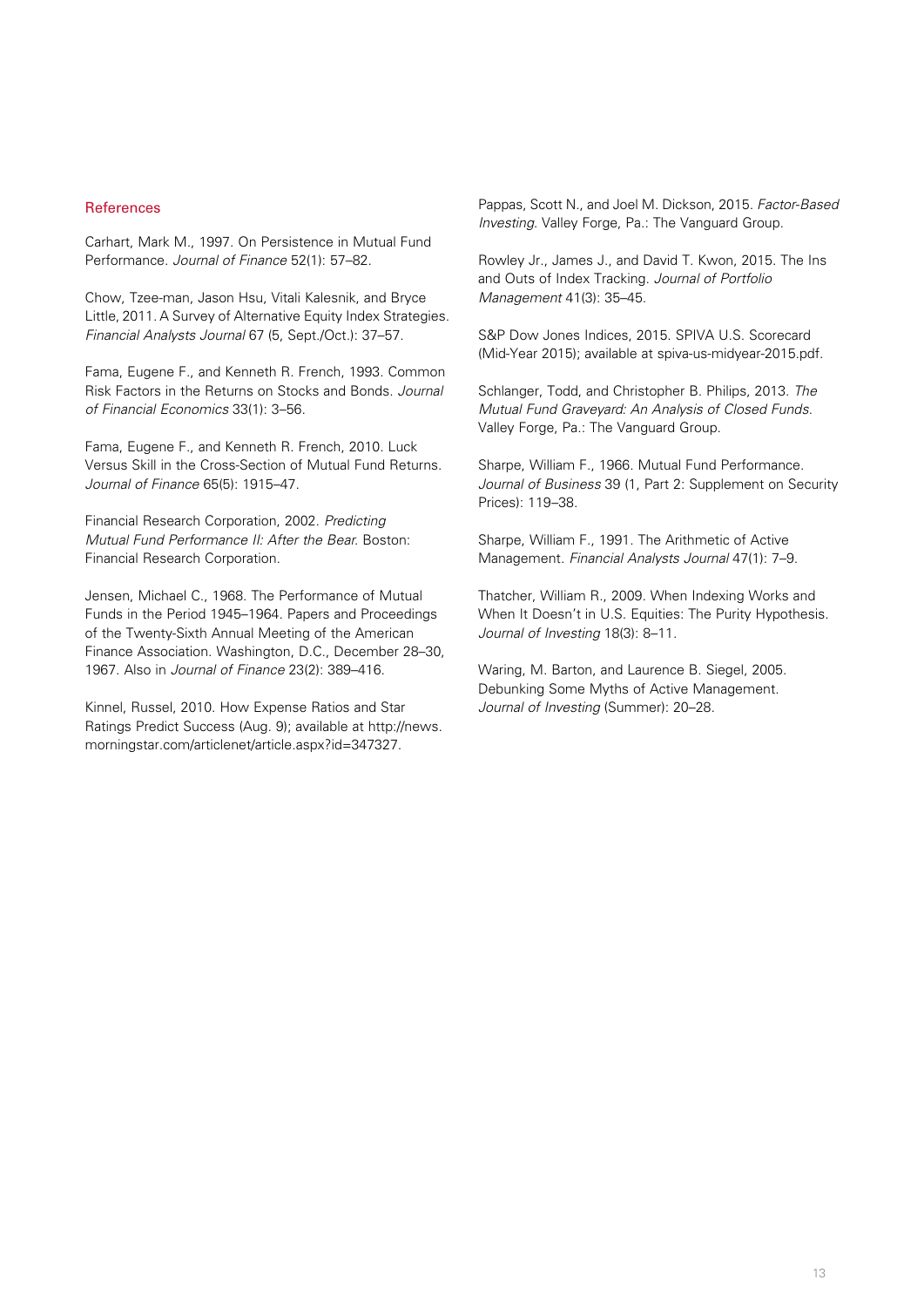## Additional selected Vanguard research on active and index investing

*Low cost: A key factor in improving probability of outperformance in active management. A rigorous qualitative manager-selection process is also crucial.*

Wallick, Daniel W., Brian R. Wimmer, and James Balsamo, 2015. *Keys to Improving the Odds of Active Management Success.* Valley Forge, Pa.: The Vanguard Group.

Balsamo, James, Daniel W. Wallick, and Brian R. Wimmer, 2015. *Shopping for Alpha: You Get What You Don't Pay For.* Valley Forge, Pa.: The Vanguard Group.

*Factor investing: The excess return of smart beta and other rules-based active strategies can be partly (or largely) explained by a manager's time-varying exposures to various risk factors.*

Philips, Christopher B., Donald G. Bennyhoff, Francis M. Kinniry Jr., Todd Schlanger, and Paul Chin, 2015. *An Evaluation of Smart Beta and Other Rules-Based Active Strategies.* Valley Forge, Pa.: The Vanguard Group.

*Benchmark mismatch: A manager's exposure to market-risk factors outside the benchmark may explain outperformance more than individual skill in stock selection.*

Hirt, Joshua M., Ravi G. Tolani, and Christopher B. Philips, 2015. *Global Equity Benchmarks: Are Prospectus Benchmarks the Correct Barometer?* Valley Forge, Pa.: The Vanguard Group.

*When the case for indexing can seem less or more compelling: Despite the theory and publicised long-term success of indexed investment strategies, criticisms and misconceptions remain.*

Rowley, James J., Joshua M. Hirt, and Haifeng Wang, 2018. *Setting the record straight: Truths about indexing.* Valley Forge, Pa.: The Vanguard group

*Active versus index debate: Examining the debate from the perspective of market cyclicality and the changing nature of performance leadership.*

Philips, Christopher B., Francis M. Kinniry Jr., and David J. Walker, 2014. *The Active-Passive Debate: Market Cyclicality and Leadership Volatility.* Valley Forge, Pa.: The Vanguard Group.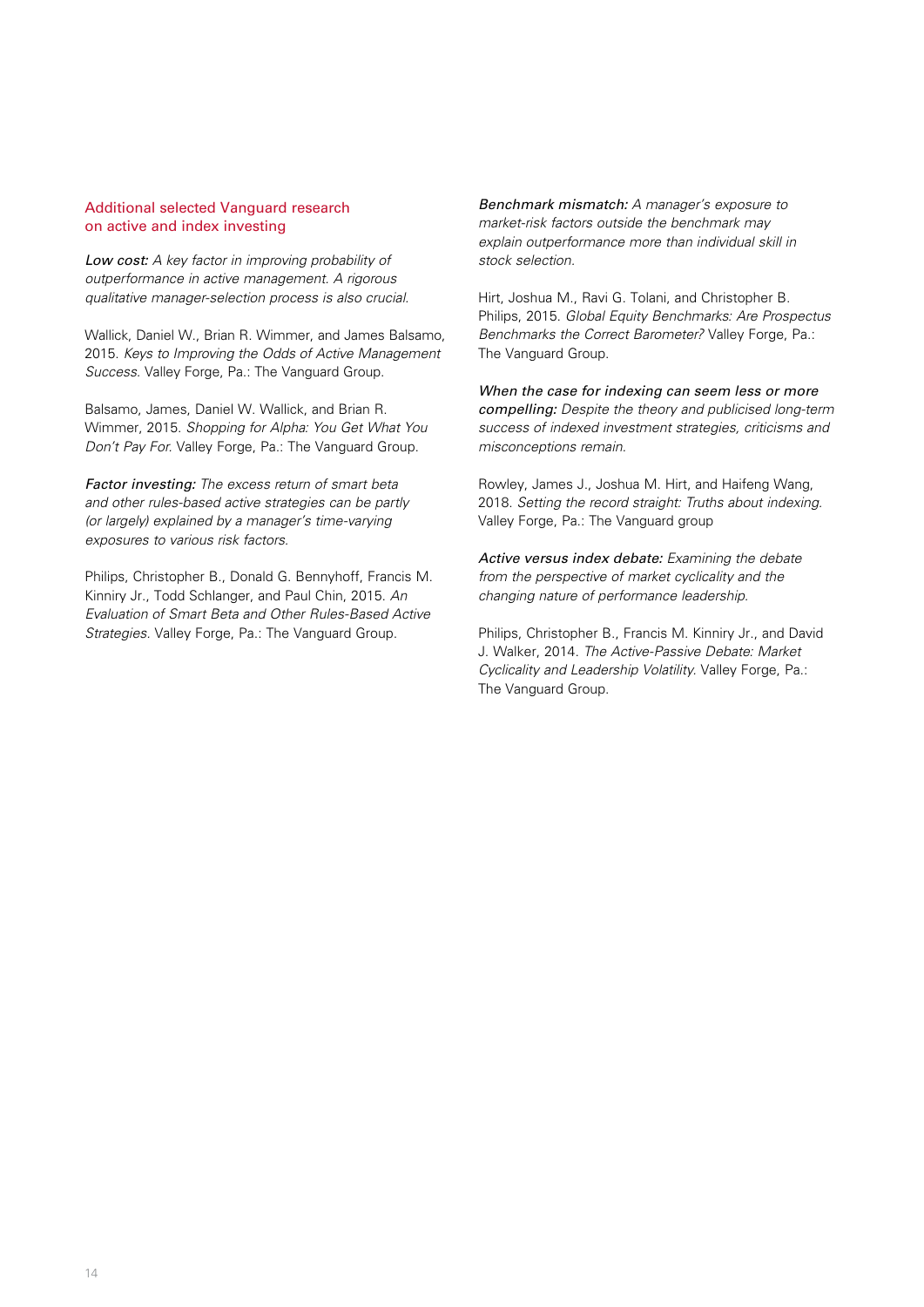## Appendix I. Assessing investors' performance

An alternate way to evaluate the relative success of investors is to view performance results in terms of assetweighted performance. In such a computation, larger funds account for a larger share of the results because they reflect a greater proportion of investors' assets. Relative to "equal weighting" or using a category's median fund, which may be large or small, asset weighting provides a clearer sense of how investors collectively performed. One caveat to such an approach, however, is that not all funds report asset values on a regular basis. For our analysis, a fund would need to have both asset and return figures for any given month in order for its performance for that month to be included. As a result, the funds represented in Figure A-1 are not necessarily the same as those shown in Figure 7.

## Appendix II. Benchmarks represented in this analysis

Equity benchmarks represented by the following indexes: Global equity – MSCI World IMI; Swiss equity – MSCI Switzerland IMI; European equity – MSCI Europe IMI; Euro zone equity – MSCI EMU IMI; US equity – MSCI USA IMI; Asia Pacific equity – MSCI Pacific IMI; Emerging market equity – MSCI EM IMI. Bond benchmarks are represented by the following indexes: CHF bonds - Bloomberg Barclays Swiss Franc Agg (CHF); Global bonds – Bloomberg Barclays Global Agg (CHF); EUR bonds – Bloomberg Barclays Euro-Agg (CHF); USD diversified bonds – Bloomberg Barclays US Agg (CHF).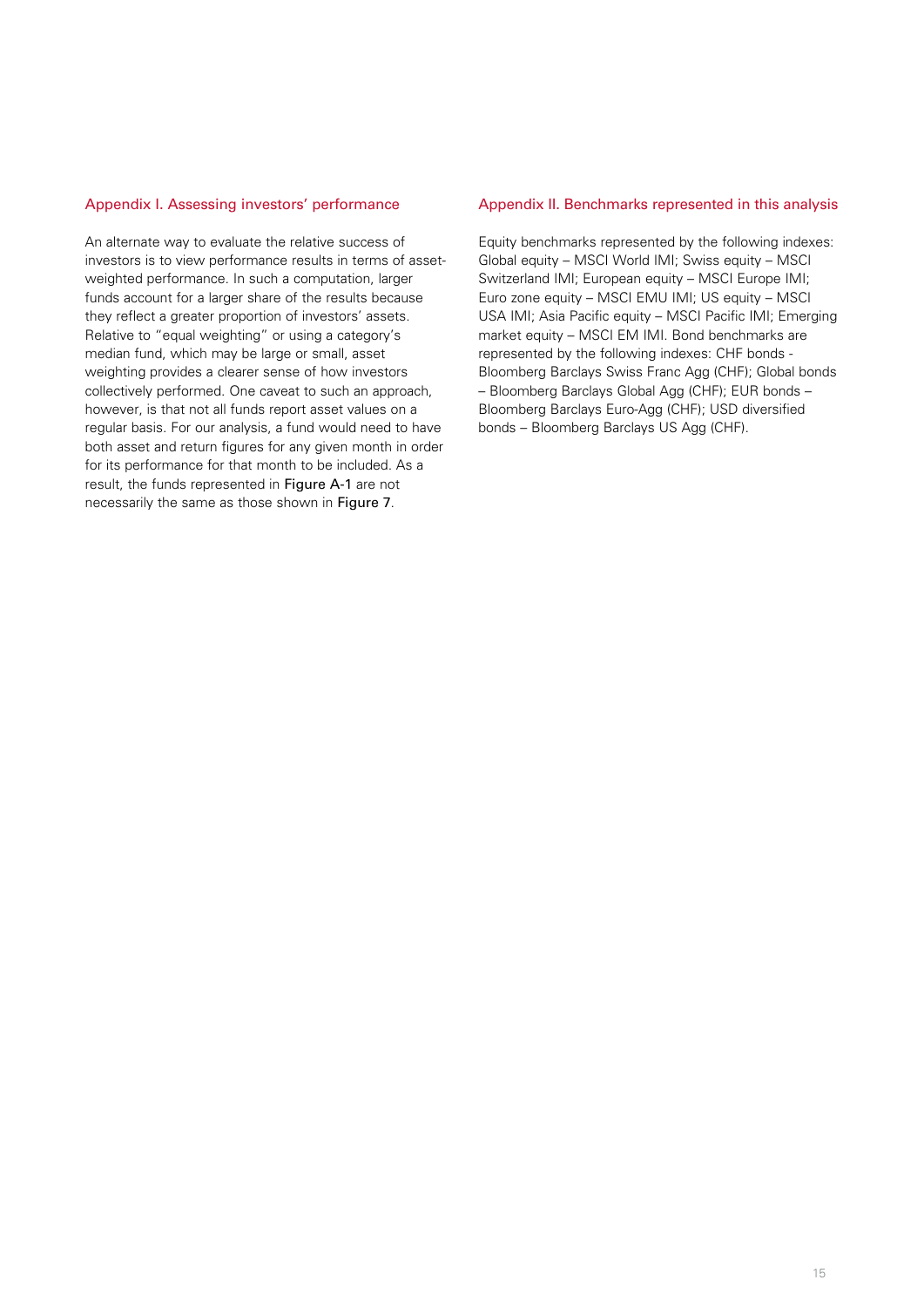

# Figure A-1. Asset-weighted relative performance of actively managed mutual funds versus their benchmarks

#### **Past performance is no guarantee of future results.**

Source: Vanguard calculations, using data from Morningstar, Inc.

Notes: Data reflects periods ended 31 December 2020. Asset-weighted excess returns were calculated by taking a time series of monthly cross-sectional average excess returns relative to each fund's prospectus benchmark. Monthly excess returns were weighted by previous month end asset size. NAV-based performance; returns calculated in CHF, net of fees.